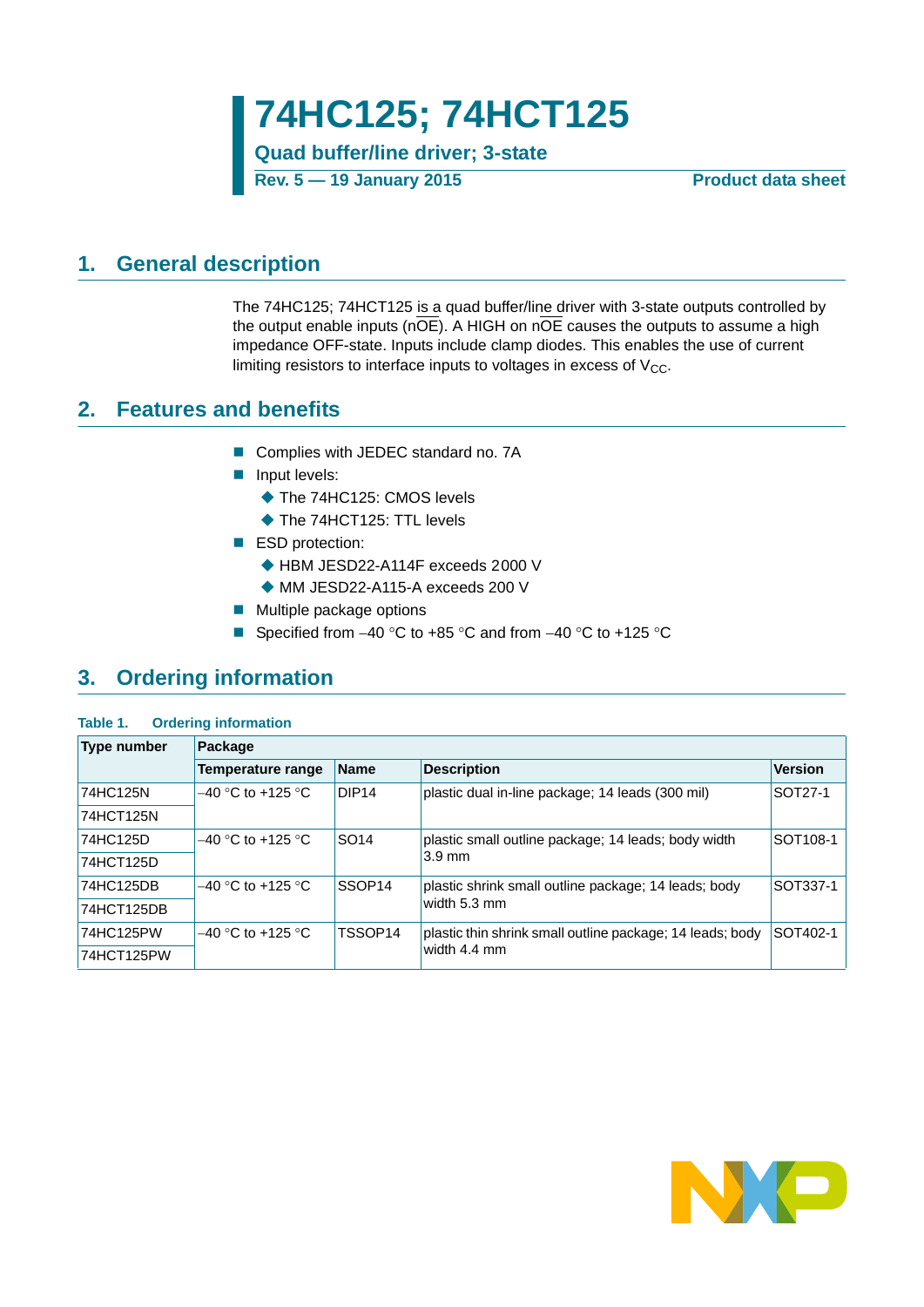**Quad buffer/line driver; 3-state**

# <span id="page-1-0"></span>**4. Functional diagram**



# <span id="page-1-1"></span>**5. Pinning information**

## **5.1 Pinning**

<span id="page-1-2"></span>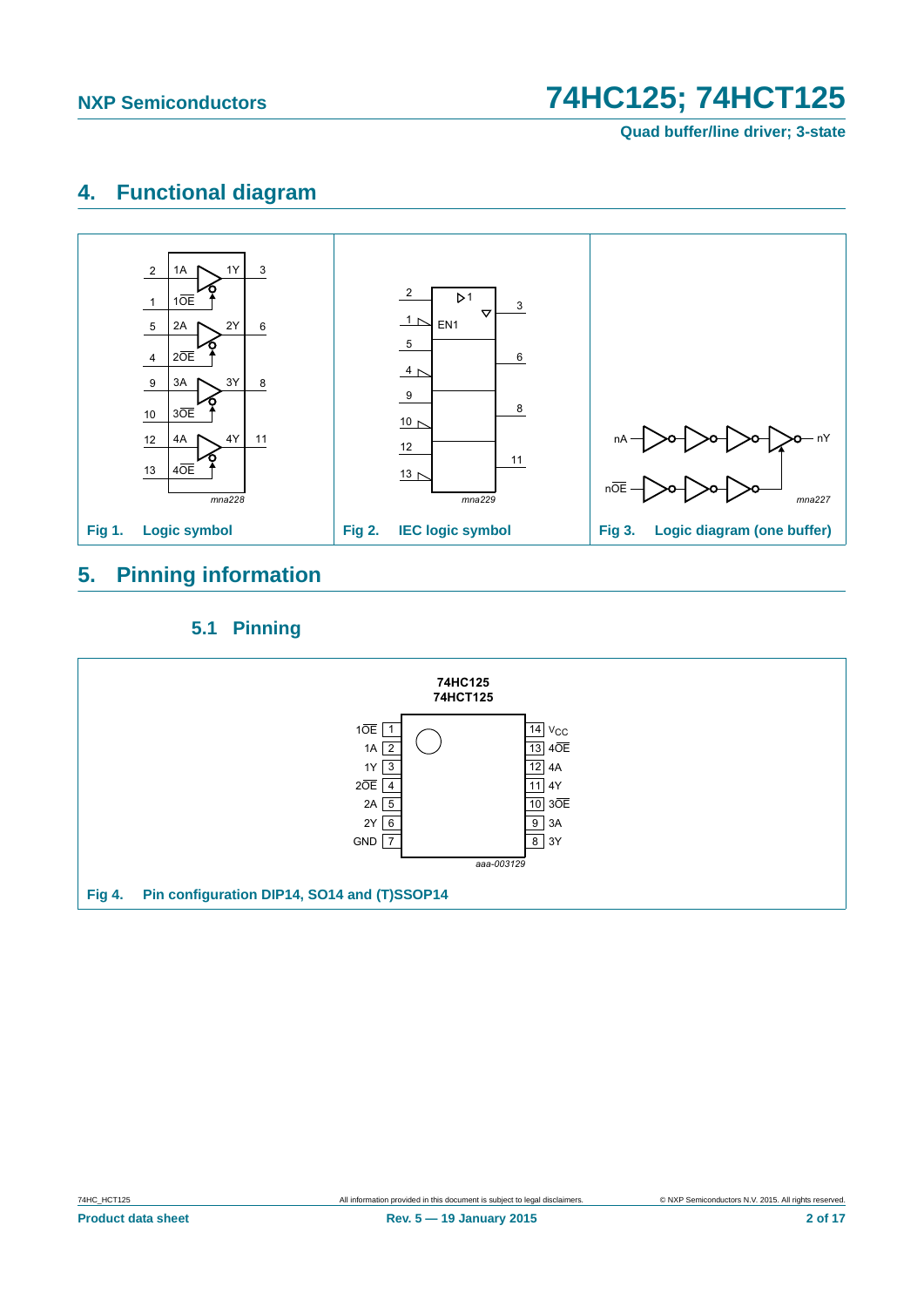### **5.2 Pin description**

<span id="page-2-3"></span>

| Table 2.<br><b>Pin description</b> |              |                                  |
|------------------------------------|--------------|----------------------------------|
| Symbol                             | Pin          | <b>Description</b>               |
| $10E$ , 20E, 30E, 40E              | 1, 4, 10, 13 | output enable input (active LOW) |
| 1A, 2A, 3A, 4A                     | 2, 5, 9, 12  | data input                       |
| 1Y, 2Y, 3Y, 4Y                     | 3, 6, 8, 11  | data output                      |
| <b>GND</b>                         |              | ground (0 V)                     |
| $ V_{CC} $                         | 14           | supply voltage                   |

## <span id="page-2-4"></span>**6. Functional description**

### Table 3. Function table<sup>[1]</sup>

| Control | Input | Output |
|---------|-------|--------|
| nOE     | ∣nA   | nY     |
|         |       |        |
|         | . .   | Ħ      |
| н       | ↗     |        |

<span id="page-2-0"></span>[1]  $H = HIGH$  voltage level; L = LOW voltage level; X = don't care; Z = high-impedance OFF-state.

# <span id="page-2-5"></span>**7. Limiting values**

### **Table 4. Limiting values**

*In accordance with the Absolute Maximum Rating System (IEC 60134). Voltages are referenced to GND (ground = 0 V).*

| Symbol                   | <b>Parameter</b>               | <b>Conditions</b>                                                    | Min    | <b>Max</b> | Unit |
|--------------------------|--------------------------------|----------------------------------------------------------------------|--------|------------|------|
| $V_{\rm CC}$             | supply voltage                 |                                                                      | $-0.5$ | $+7$       | V    |
| $I_{IK}$                 | input clamping current         | $\boxed{1}$<br>$V_1$ < -0.5 V or $V_1$ > $V_{CC}$ + 0.5 V            |        | ±20        | mA   |
| $I_{OK}$                 | output clamping current        | $\boxed{1}$<br>$V_O$ < -0.5 V or $V_O$ > $V_{CC}$ + 0.5 V            |        | ±20        | mA   |
| I <sub>0</sub>           | output current                 | $V_{\text{O}} = -0.5 \text{ V}$ to $(V_{\text{CC}} + 0.5 \text{ V})$ |        | ±35        | mA   |
| $I_{\rm CC}$             | supply current                 |                                                                      |        | $+70$      | mA   |
| <b>I</b> GND             | ground current                 |                                                                      |        | $-70$      | mA   |
| $^\prime$ T $_{\rm stg}$ | storage temperature            |                                                                      | -65    | $+150$     | °C   |
| $P_{\text{tot}}$         | total power dissipation        | $[2]$                                                                |        |            |      |
|                          | DIP14 package                  |                                                                      |        | 750        | mW   |
|                          | SO14 and (T)SSOP14<br>packages |                                                                      |        | 500        | mW   |

<span id="page-2-1"></span>[1] The input and output voltage ratings may be exceeded if the input and output current ratings are observed.

<span id="page-2-2"></span>[2] For DIP14 package:  $P_{tot}$  derates linearly with 12 mW/K above 70 °C. For SO14 package:  $P_{tot}$  derates linearly with 8 mW/K above 70 °C. For (T)SSOP14 packages:  $P_{tot}$  derates linearly with 5.5 mW/K above 60 °C.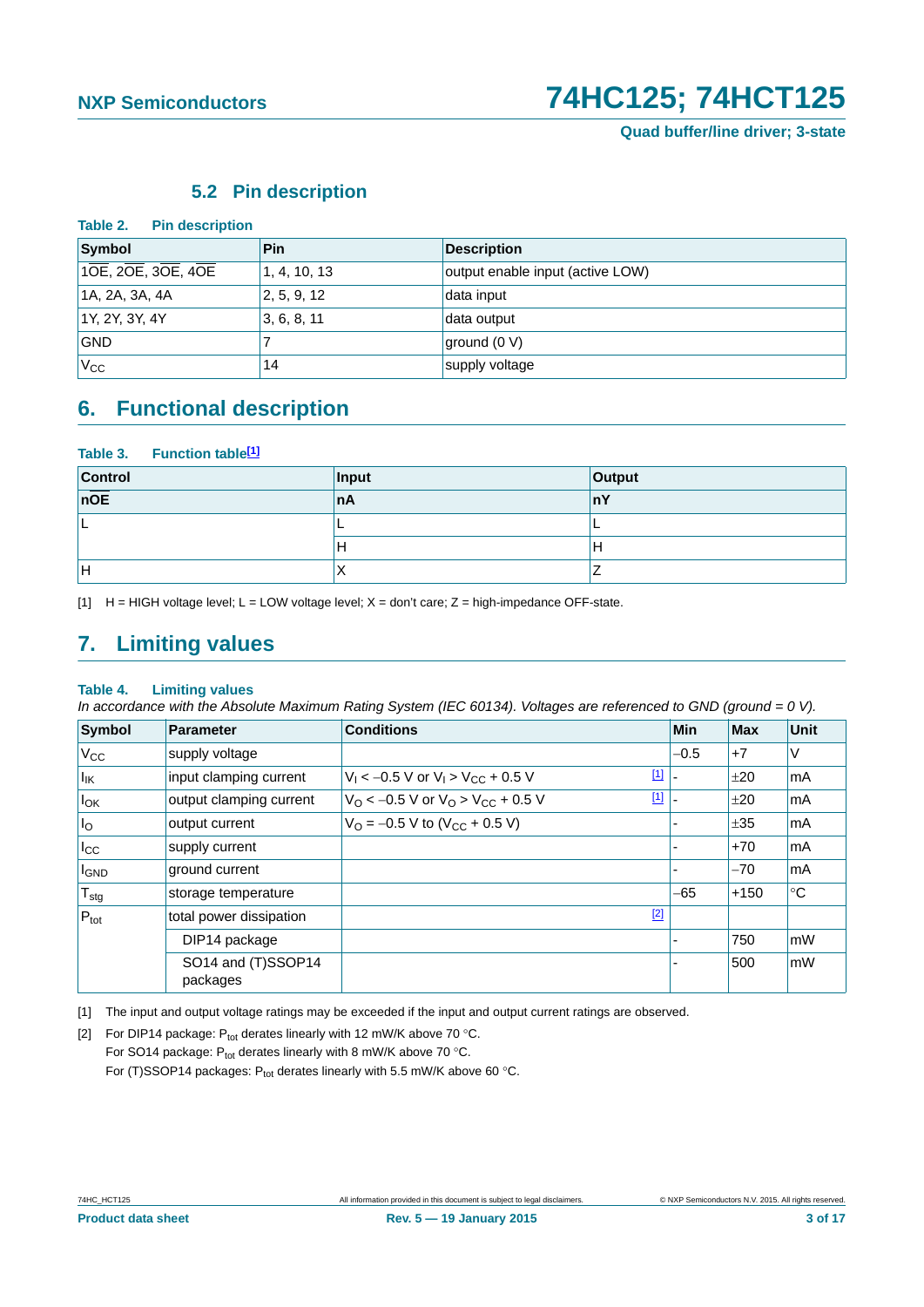**Quad buffer/line driver; 3-state**

# <span id="page-3-0"></span>**8. Recommended operating conditions**

### **Table 5. Recommended operating conditions**

 *Voltages are referenced to GND (ground = 0 V)*

| <b>Symbol</b>       | Parameter                           | <b>Conditions</b>    | 74HC125                  |            | 74HCT125     | <b>Unit</b>              |                          |                          |             |
|---------------------|-------------------------------------|----------------------|--------------------------|------------|--------------|--------------------------|--------------------------|--------------------------|-------------|
|                     |                                     |                      | <b>Min</b>               | <b>Typ</b> | <b>Max</b>   | <b>Min</b>               | <b>Typ</b>               | <b>Max</b>               |             |
| $V_{\rm CC}$        | supply voltage                      |                      | 2.0                      | 5.0        | 6.0          | 4.5                      | 5.0                      | 5.5                      | ٧           |
| $ V_1$              | input voltage                       |                      | 0                        | ٠          | $V_{CC}$     | 0                        | ٠                        | $V_{\rm CC}$             | ν           |
| $V_{\rm O}$         | output voltage                      |                      | $\mathbf 0$              | ٠          | $V_{\rm CC}$ | 0                        | $\overline{\phantom{a}}$ | $V_{\rm CC}$             | V           |
| $T_{amb}$           | ambient temperature                 |                      | $-40$                    | $+25$      | $+125$       | $-40$                    | $+25$                    | $+125$                   | $^{\circ}C$ |
| $\Delta t/\Delta V$ | input transition rise and fall rate | $V_{\rm CC}$ = 2.0 V | $\overline{\phantom{0}}$ | ٠          | 625          | $\overline{\phantom{0}}$ | ٠                        | $\blacksquare$           | ns/V        |
|                     |                                     | $V_{\rm CC} = 4.5 V$ | ٠                        | 1.67       | 139          | $\overline{\phantom{a}}$ | 1.67                     | 139                      | ns/V        |
|                     |                                     | $V_{\rm CC} = 6.0 V$ |                          | ٠          | 83           |                          | $\overline{\phantom{0}}$ | $\overline{\phantom{a}}$ | ns/V        |

# <span id="page-3-1"></span>**9. Static characteristics**

### **Table 6. Static characteristics**

*At recommended operating conditions; voltages are referenced to GND (ground = 0 V).*

|                 | Symbol Parameter            | <b>Conditions</b>                                                                          |                          | 25 °C      |                          |                          |                          |                              |                |         |
|-----------------|-----------------------------|--------------------------------------------------------------------------------------------|--------------------------|------------|--------------------------|--------------------------|--------------------------|------------------------------|----------------|---------|
|                 |                             |                                                                                            | <b>Min</b>               | <b>Typ</b> | <b>Max</b>               | Min                      | <b>Max</b>               | Min                          | <b>Max</b>     |         |
| <b>74HC125</b>  |                             |                                                                                            |                          |            |                          |                          |                          |                              |                |         |
| $V_{IH}$        | HIGH-level                  | $V_{CC} = 2.0 V$                                                                           | 1.5                      | 1.2        | $\blacksquare$           | 1.5                      | ä,                       | 1.5                          | $\blacksquare$ | V       |
|                 | input voltage               | $V_{CC} = 4.5 V$                                                                           | 3.15                     | 2.4        | $\blacksquare$           | 3.15                     | $\overline{a}$           | 3.15                         |                | $\vee$  |
|                 |                             | $V_{CC} = 6.0 V$                                                                           | 4.2                      | 3.2        | $\blacksquare$           | 4.2                      | $\overline{a}$           | 4.2                          |                | V       |
| $V_{IL}$        | LOW-level                   | $V_{\text{CC}} = 2.0 V$                                                                    | $\blacksquare$           | 0.8        | 0.5                      |                          | 0.5                      | ä,                           | 0.5            | $\vee$  |
|                 | input voltage               | $V_{CC} = 4.5 V$                                                                           | $\blacksquare$           | 2.1        | 1.35                     | $\blacksquare$           | 1.35                     | $\blacksquare$               | 1.35           | V       |
|                 |                             | $V_{CC} = 6.0 V$                                                                           | ÷,                       | 2.8        | 1.8                      | $\overline{\phantom{a}}$ | 1.8                      | ä,                           | 1.8            | V       |
| V <sub>OH</sub> | <b>HIGH-level</b>           | $V_I = V_{IH}$ or $V_{II}$                                                                 |                          |            |                          |                          |                          |                              |                |         |
|                 | output voltage              | $I_{\text{O}} = -20 \mu\text{A}$ ; $V_{\text{CC}} = 2.0 \text{ V}$                         | 1.9                      | 2.0        | $\blacksquare$           | 1.9                      | $\blacksquare$           | 1.9                          | $\blacksquare$ | $\vee$  |
|                 |                             | $I_{\rm O} = -20 \mu A$ ; $V_{\rm CC} = 4.5 V$                                             | 4.4                      | 4.5        | $\blacksquare$           | 4.4                      | $\blacksquare$           | 4.4                          | $\blacksquare$ | $\vee$  |
|                 |                             | $I_{\Omega} = -20 \mu A$ ; $V_{CC} = 6.0 V$                                                | 5.9                      | 6.0        | $\overline{\phantom{a}}$ | 5.9                      | $\overline{\phantom{0}}$ | 5.9                          | $\blacksquare$ | $\vee$  |
|                 |                             | $I_{\text{O}} = -6.0 \text{ mA}$ ; $V_{\text{CC}} = 4.5 \text{ V}$                         | 3.98                     | 4.32       | $\overline{\phantom{a}}$ | 3.84                     | $\blacksquare$           | 3.7                          | $\blacksquare$ | $\vee$  |
|                 |                             | $I_{\text{O}} = -7.8 \text{ mA}$ ; $V_{\text{CC}} = 6.0 \text{ V}$                         | 5.48                     | 5.81       | $\blacksquare$           | 5.34                     | $\frac{1}{2}$            | 5.2                          | ÷,             | $\vee$  |
| $V_{OL}$        | LOW-level                   | $V_I = V_{IH}$ or $V_{IL}$                                                                 |                          |            |                          |                          |                          |                              |                |         |
|                 | output voltage              | $I_{\text{O}}$ = 20 µA; $V_{\text{CC}}$ = 2.0 V                                            | ÷,                       | $\Omega$   | 0.1                      | $\blacksquare$           | 0.1                      | $\blacksquare$               | 0.1            | $\vee$  |
|                 |                             | $I_{\text{O}}$ = 20 µA; $V_{\text{CC}}$ = 4.5 V                                            | $\overline{\phantom{a}}$ | $\Omega$   | 0.1                      |                          | 0.1                      | $\qquad \qquad \blacksquare$ | 0.1            | $\vee$  |
|                 |                             | $I_{\text{O}}$ = 20 $\mu$ A; V <sub>CC</sub> = 6.0 V                                       | $\blacksquare$           | $\Omega$   | 0.1                      |                          | 0.1                      | $\blacksquare$               | 0.1            | $\vee$  |
|                 |                             | $IO$ = 6.0 mA; $VCC$ = 4.5 V                                                               | $\blacksquare$           | 0.15       | 0.26                     | $\overline{\phantom{a}}$ | 0.33                     | $\blacksquare$               | 0.4            | $\vee$  |
|                 |                             | $IO$ = 7.8 mA; $VCC$ = 6.0 V                                                               | $\blacksquare$           | 0.16       | 0.26                     | $\overline{\phantom{a}}$ | 0.33                     | $\blacksquare$               | 0.4            | $\vee$  |
| h.              | input leakage<br>current    | $V_1 = V_{CC}$ or GND;<br>$V_{\text{CC}} = 6.0 V$                                          | $\overline{\phantom{0}}$ |            | ±0.1                     |                          | ±1.0                     |                              | ±1.0           | $\mu$ A |
| $I_{OZ}$        | OFF-state<br>output current | $V_I = V_{IH}$ or $V_{IL}$ ;<br>$V_{\text{O}} = V_{\text{CC}}$ or GND;<br>$V_{CC} = 6.0 V$ | $\overline{\phantom{a}}$ |            | ±0.5                     |                          | ±5.0                     | $\blacksquare$               | ±10.0          | μA      |

74HC\_HCT125 All information provided in this document is subject to legal disclaimers. © NXP Semiconductors N.V. 2015. All rights reserved.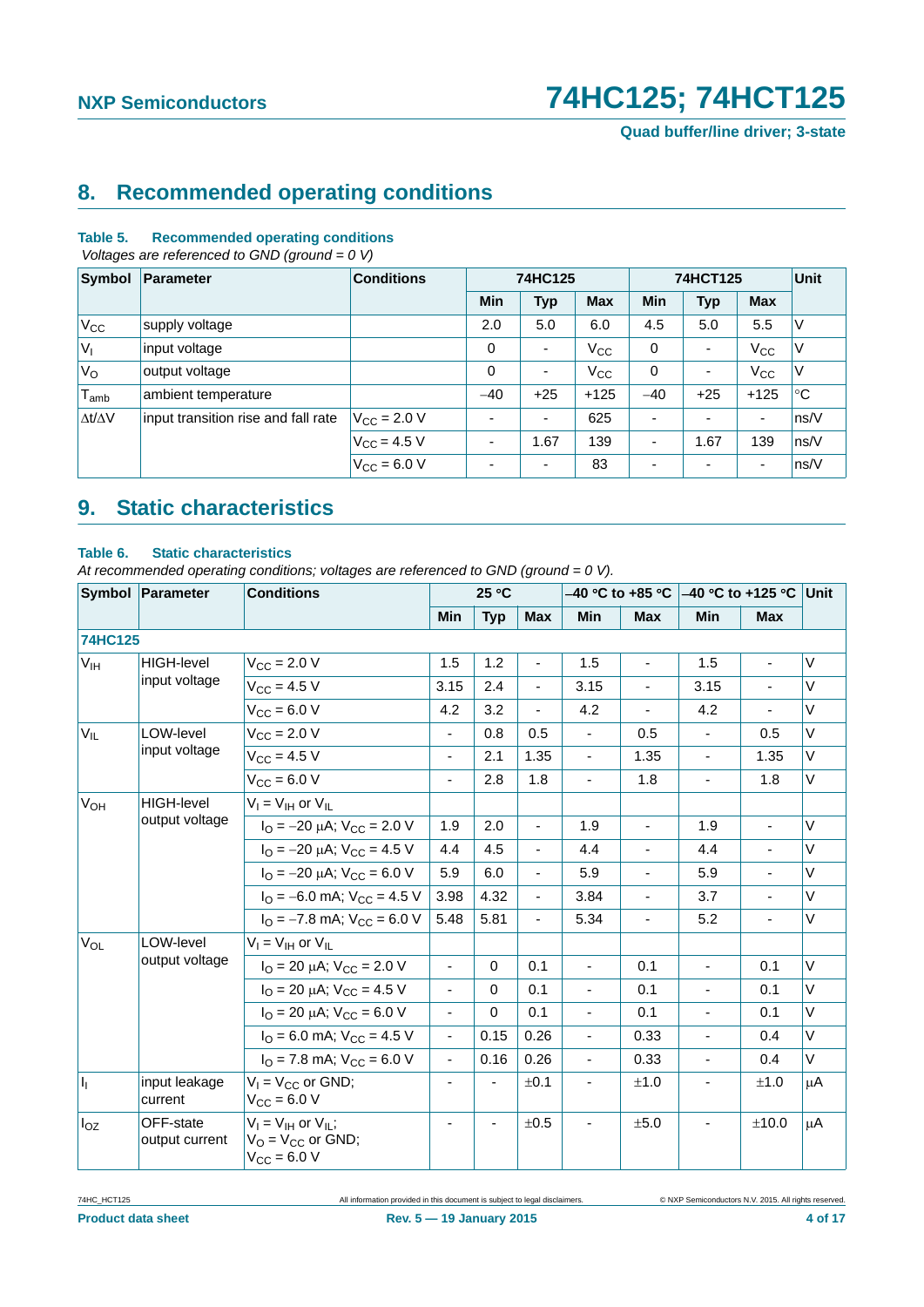**Quad buffer/line driver; 3-state**

|                                                              | Symbol Parameter                              | <b>Conditions</b>                                                                                                                |                          | 25 °C                        |                          |                          | $-40$ °C to +85 °C | $-40$ °C to +125 °C      |                | <b>Unit</b> |
|--------------------------------------------------------------|-----------------------------------------------|----------------------------------------------------------------------------------------------------------------------------------|--------------------------|------------------------------|--------------------------|--------------------------|--------------------|--------------------------|----------------|-------------|
|                                                              |                                               |                                                                                                                                  | Min                      | <b>Typ</b>                   | <b>Max</b>               | <b>Min</b>               | <b>Max</b>         | Min                      | <b>Max</b>     |             |
| $I_{\rm CC}$                                                 | supply current                                | $V_1 = V_{CC}$ or GND; $I_Q = 0$ A;<br>$V_{CC} = 6.0 V$                                                                          | $\overline{\phantom{a}}$ |                              | 8.0                      |                          | 80                 | $\overline{\phantom{a}}$ | 160            | μA          |
| C <sub>1</sub>                                               | input<br>capacitance                          |                                                                                                                                  | $\blacksquare$           | 3.5                          | $\overline{\phantom{a}}$ |                          |                    |                          |                | pF          |
| <b>74HCT125</b>                                              |                                               |                                                                                                                                  |                          |                              |                          |                          |                    |                          |                |             |
| V <sub>IH</sub>                                              | HIGH-level<br>input voltage                   | $V_{\text{CC}} = 4.5 \text{ V}$ to 5.5 V                                                                                         | 2.0                      | 1.6                          |                          | 2.0                      |                    | 2.0                      |                | $\vee$      |
| $V_{IL}$                                                     | LOW-level<br>input voltage                    | $V_{CC}$ = 4.5 V to 5.5 V                                                                                                        | $\blacksquare$           | 1.2                          | 0.8                      |                          | 0.8                | $\sim$                   | 0.8            | V           |
| <b>V<sub>OH</sub></b><br><b>HIGH-level</b><br>output voltage | $V_1 = V_{1H}$ or $V_{1I}$ ; $V_{CC} = 4.5$ V |                                                                                                                                  |                          |                              |                          |                          |                    |                          |                |             |
|                                                              |                                               | $I_{\Omega} = -20 \mu A$                                                                                                         | 4.4                      | 4.5                          | $\blacksquare$           | 4.4                      | $\blacksquare$     | 4.4                      | $\blacksquare$ | V           |
|                                                              |                                               | $I_{\Omega} = -6$ mA                                                                                                             | 3.98                     | 4.32                         | $\overline{\phantom{a}}$ | 3.84                     | $\blacksquare$     | 3.7                      | $\blacksquare$ | V           |
| <b>V<sub>OL</sub></b>                                        | LOW-level                                     | $V_1 = V_{1H}$ or $V_{1L}$ ; $V_{CC} = 4.5$ V                                                                                    |                          |                              |                          |                          |                    |                          |                |             |
|                                                              | output voltage                                | $I_{\rm O} = 20 \mu A$                                                                                                           | $\overline{\phantom{a}}$ | $\mathbf 0$                  | 0.1                      | $\blacksquare$           | 0.1                | $\blacksquare$           | 0.1            | $\vee$      |
|                                                              |                                               | $I_{\Omega} = 6.0$ mA                                                                                                            | ä,                       | 0.16                         | 0.26                     | $\blacksquare$           | 0.33               | $\mathbf{r}$             | 0.4            | V           |
| I <sub>I</sub>                                               | input leakage<br>current                      | $V_1 = V_{CC}$ or GND;<br>$V_{CC} = 5.5 V$                                                                                       | $\overline{\phantom{a}}$ | $\overline{\phantom{0}}$     | ±0.1                     | $\blacksquare$           | ±1.0               | $\overline{\phantom{a}}$ | ±1.0           | μA          |
| $I_{OZ}$                                                     | OFF-state<br>output current                   | $V_I = V_{IH}$ or $V_{IL}$ ; $V_{CC} = 5.5$ V;<br>$V_O = V_{CC}$ or GND                                                          | $\blacksquare$           | $\qquad \qquad \blacksquare$ | ±0.5                     | $\overline{\phantom{a}}$ | ±5.0               | $\overline{\phantom{a}}$ | ±10            | μA          |
| $I_{\rm CC}$                                                 | supply current                                | $V_1 = V_{CC}$ or GND; $I_Q = 0$ A;<br>$V_{CC} = 5.5 V$                                                                          | $\blacksquare$           | ä,                           | 8.0                      | $\overline{\phantom{a}}$ | 80                 | $\overline{\phantom{a}}$ | 160            | $\mu$ A     |
| $\Delta\mathsf{l_{CC}}$                                      | additional<br>supply current                  | per input pin:<br>$V_1 = V_{CC} - 2.1 V$ ; $I_Q = 0 A$ ;<br>other inputs at V <sub>CC</sub> or GND;<br>$V_{CC}$ = 4.5 V to 5.5 V | $\blacksquare$           | 100                          | 360                      |                          | 450                |                          | 490            | μA          |
| C <sub>1</sub>                                               | input<br>capacitance                          |                                                                                                                                  |                          | 3.5                          |                          |                          |                    |                          |                | pF          |

### **Table 6. Static characteristics** *…continued*

*At recommended operating conditions; voltages are referenced to GND (ground = 0 V).*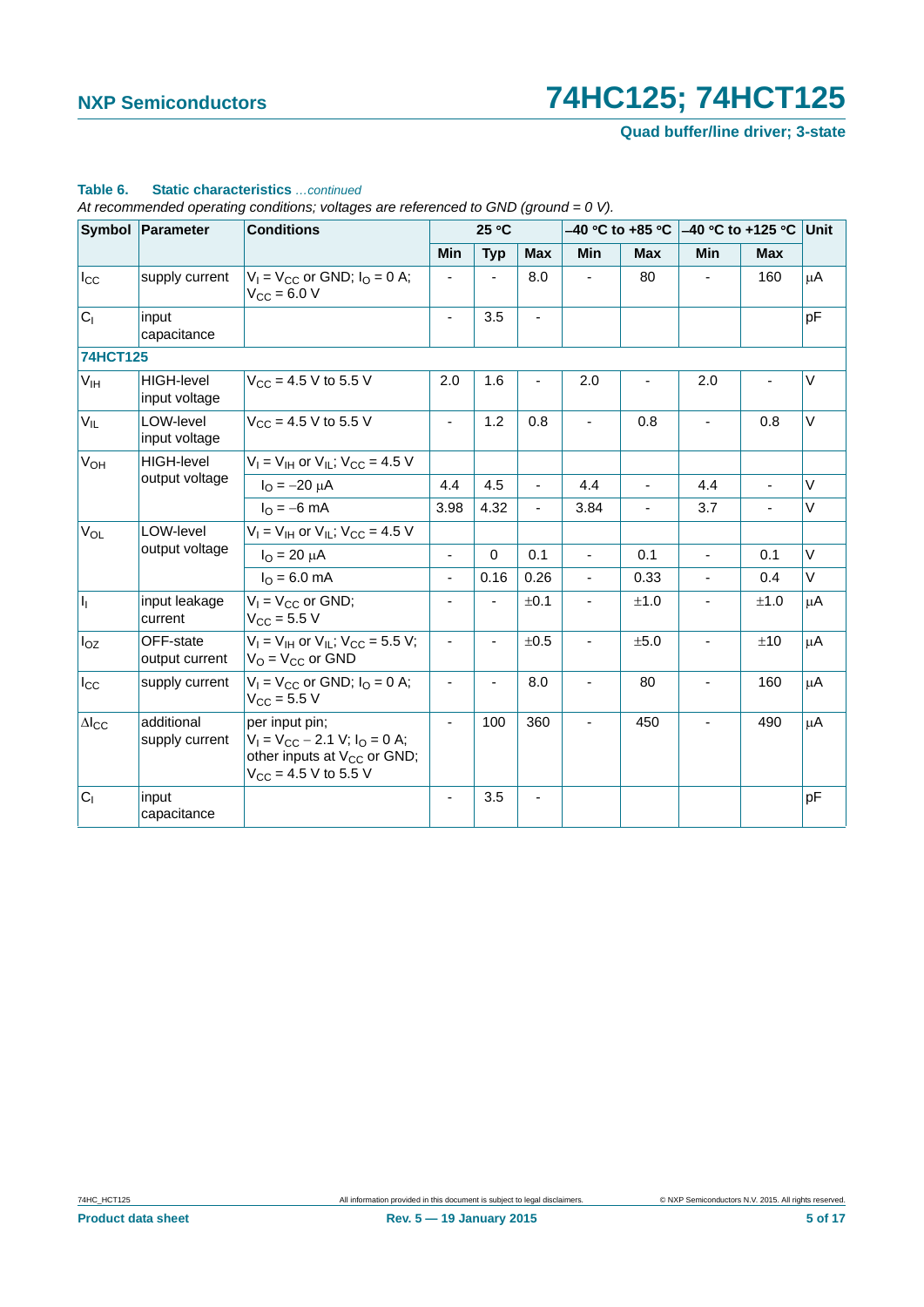**Quad buffer/line driver; 3-state**

# <span id="page-5-1"></span>**10. Dynamic characteristics**

### <span id="page-5-0"></span>**Table 7. Dynamic characteristics**

*Voltages are referenced to GND (ground = 0 V); C<sub>L</sub> = 50 pF unless otherwise specified; for test circuit see [Figure 7.](#page-8-0)* 

|                 | Symbol Parameter                    | <b>Conditions</b>                                           |                              | 25 °C      |            |                          | $-40$ °C to +85 °C       | $-40$ °C to +125 °C          |                | Unit |
|-----------------|-------------------------------------|-------------------------------------------------------------|------------------------------|------------|------------|--------------------------|--------------------------|------------------------------|----------------|------|
|                 |                                     |                                                             | <b>Min</b>                   | <b>Typ</b> | <b>Max</b> | <b>Min</b>               | <b>Max</b>               | <b>Min</b>                   | <b>Max</b>     |      |
| <b>74HC125</b>  |                                     |                                                             |                              |            |            |                          |                          |                              |                |      |
| t <sub>pd</sub> | propagation                         | $\boxed{1}$<br>nA to nY; see Figure 5                       |                              |            |            |                          |                          |                              |                |      |
|                 | delay                               | $V_{\text{CC}} = 2.0 V$                                     | $\overline{\phantom{0}}$     | 30         | 100        | $\overline{\phantom{a}}$ | 125                      | $\qquad \qquad \blacksquare$ | 150            | ns   |
|                 |                                     | $V_{\rm CC} = 4.5 V$                                        | $\overline{\phantom{0}}$     | 11         | 20         | $\blacksquare$           | 25                       | $\overline{\phantom{a}}$     | 30             | ns   |
|                 |                                     | $V_{CC}$ = 5 V; C <sub>L</sub> = 15 pF                      | $\frac{1}{2}$                | 9          |            |                          | $\overline{\phantom{a}}$ | $\overline{\phantom{a}}$     | $\blacksquare$ | ns   |
|                 |                                     | $V_{\text{CC}} = 6.0 V$                                     | $\overline{\phantom{a}}$     | 9          | 17         |                          | 21                       | $\overline{\phantom{m}}$     | 26             | ns   |
| $t_{en}$        | enable time                         | $[2]$<br>nOE to nY; see Figure 6                            |                              |            |            |                          |                          |                              |                |      |
|                 |                                     | $V_{\text{CC}} = 2.0 V$                                     | L.                           | 41         | 125        | $\blacksquare$           | 155                      | $\overline{a}$               | 190            | ns   |
|                 |                                     | $V_{\rm CC} = 4.5 V$                                        | $\qquad \qquad \blacksquare$ | 15         | 25         | $\blacksquare$           | 31                       | $\overline{\phantom{a}}$     | 38             | ns   |
|                 |                                     | $V_{CC}$ = 6.0 V                                            | ۰.                           | 12         | 21         | $\overline{\phantom{a}}$ | 26                       | $\overline{\phantom{a}}$     | 32             | ns   |
| $t_{dis}$       | disable time                        | $[3]$<br>nOE to nY; see Figure 6                            |                              |            |            |                          |                          |                              |                |      |
|                 |                                     | $V_{\text{CC}} = 2.0 V$                                     | -                            | 41         | 125        | ÷,                       | 155                      | $\overline{\phantom{a}}$     | 190            | ns   |
|                 |                                     | $V_{\rm CC} = 4.5 V$                                        | $\overline{\phantom{0}}$     | 15         | 25         | $\overline{\phantom{a}}$ | 31                       | $\overline{\phantom{a}}$     | 38             | ns   |
|                 |                                     | $V_{CC} = 6.0 V$                                            | ÷,                           | 12         | 21         | $\blacksquare$           | 26                       | $\blacksquare$               | 32             | ns   |
| $ t_t $         | transition                          | $[4]$<br>nY; see Figure 5                                   |                              |            |            |                          |                          |                              |                |      |
|                 | time                                | $V_{\text{CC}} = 2.0 V$                                     | $\overline{\phantom{0}}$     | 14         | 60         | $\blacksquare$           | 75                       | $\blacksquare$               | 90             | ns   |
|                 |                                     | $V_{CC} = 4.5 V$                                            | $\frac{1}{2}$                | 5          | 12         | $\blacksquare$           | 15                       | $\blacksquare$               | 18             | ns   |
|                 |                                     | $V_{CC} = 6.0 V$                                            | $\overline{\phantom{0}}$     | 4          | 10         | $\blacksquare$           | 13                       | $\blacksquare$               | 15             | ns   |
| $C_{PD}$        | power<br>dissipation<br>capacitance | [5]<br>$C_L = 50$ pF; f = 1 MHz;<br>$V_1$ = GND to $V_{CC}$ | ä,                           | 22         |            |                          |                          |                              | $\blacksquare$ | pF   |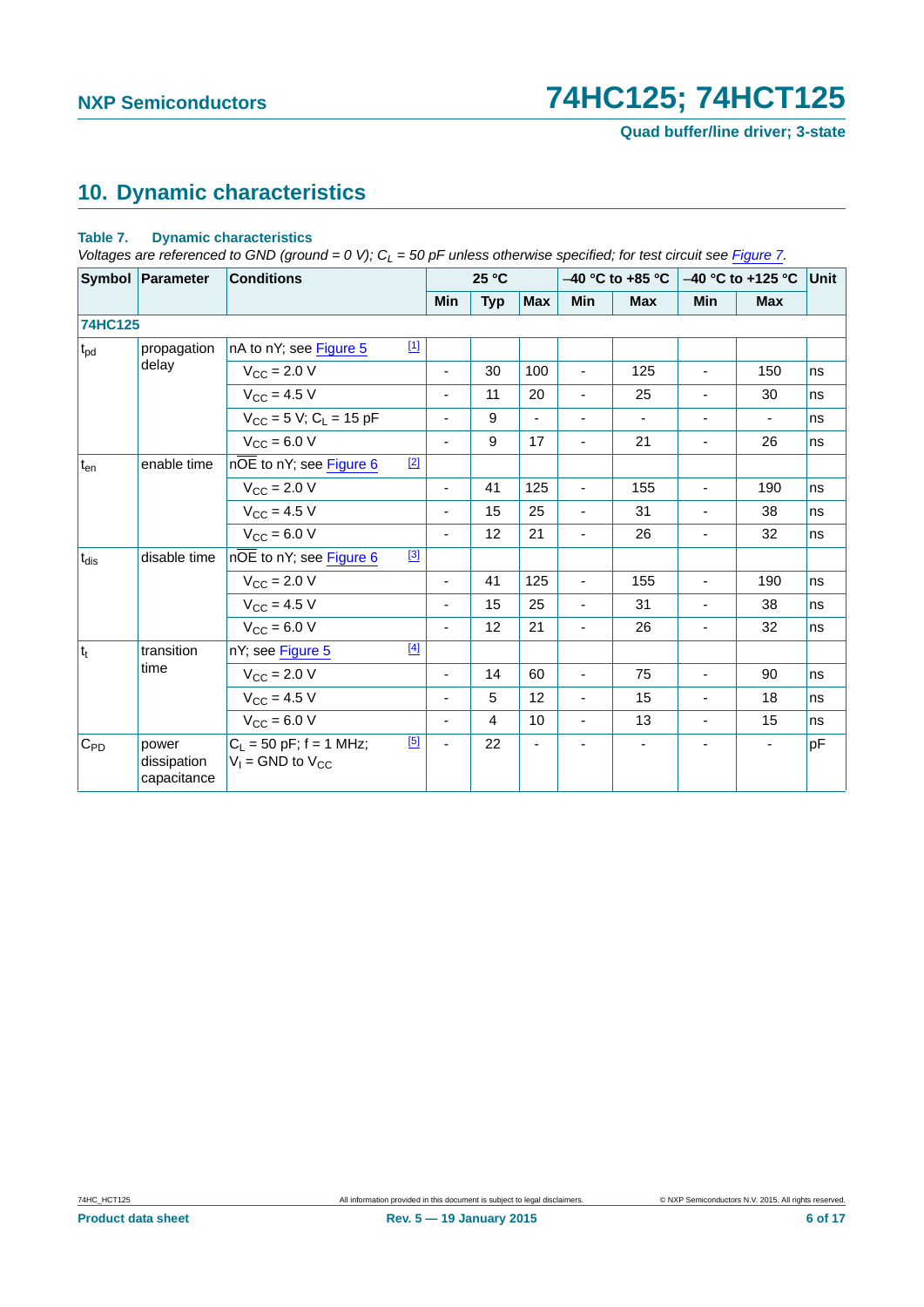**Quad buffer/line driver; 3-state**

|                 | Symbol Parameter                    | <b>Conditions</b>                                            |       |                          | 25 °C      |            |            | $-40$ °C to +85 °C | $-40$ °C to +125 °C |            | Unit |
|-----------------|-------------------------------------|--------------------------------------------------------------|-------|--------------------------|------------|------------|------------|--------------------|---------------------|------------|------|
|                 |                                     |                                                              |       | <b>Min</b>               | <b>Typ</b> | <b>Max</b> | <b>Min</b> | <b>Max</b>         | <b>Min</b>          | <b>Max</b> |      |
| <b>74HCT125</b> |                                     |                                                              |       |                          |            |            |            |                    |                     |            |      |
| t <sub>pd</sub> | propagation                         | nA to nY; see Figure 5                                       | $[1]$ |                          |            |            |            |                    |                     |            |      |
| delay           | $V_{CC} = 4.5 V$                    |                                                              | ۰     | 15                       | 25         | ٠          | 31         |                    | 38                  | ns         |      |
|                 |                                     | $V_{CC}$ = 5 V; C <sub>L</sub> = 15 pF                       |       | ٠                        | 12         |            |            |                    |                     | ٠          | ns   |
| $t_{en}$        | enable time                         | nOE to nY; see Figure 6                                      | $[2]$ |                          |            |            |            |                    |                     |            |      |
|                 |                                     | $V_{\rm CC} = 4.5 V$                                         |       |                          | 15         | 28         |            | 35                 |                     | 42         | ns   |
| $t_{dis}$       | disable time                        | $n\overline{OE}$ to nY; see Figure 6                         | $[3]$ |                          |            |            |            |                    |                     |            |      |
|                 |                                     | $V_{CC} = 4.5 V$                                             |       | ٠                        | 15         | 25         | ٠          | 31                 |                     | 38         | ns   |
| $ t_t $         | transition<br>time                  | nY; see Figure 5                                             | $[4]$ | ٠                        | 5          | 12         |            | 15                 |                     | 18         | ns   |
| $C_{PD}$        | power<br>dissipation<br>capacitance | $C_L$ = 50 pF; f = 1 MHz;<br>$V_1$ = GND to $V_{CC}$ – 1.5 V | [5]   | $\overline{\phantom{0}}$ | 24         |            |            |                    |                     |            | pF   |

### **Table 7. Dynamic characteristics** *…continued*

*Voltages are referenced to GND (ground = 0 V); C<sub>L</sub> = 50 pF unless otherwise specified; for test circuit see Figure 7.* 

<span id="page-6-1"></span>[1]  $t_{pd}$  is the same as  $t_{PLH}$  and  $t_{PHL}$ .

- <span id="page-6-2"></span>[2]  $t_{en}$  is the same as  $t_{PZH}$  and  $t_{PZL}$ .
- <span id="page-6-3"></span>[3]  $t_{dis}$  is the same as  $t_{PLZ}$  and  $t_{PHZ}$ .
- <span id="page-6-4"></span>[4]  $t_t$  is the same as  $t_{THL}$  and  $t_{TLH}$ .
- <span id="page-6-5"></span>[5] C<sub>PD</sub> is used to determine the dynamic power dissipation (P<sub>D</sub> in  $\mu$ W).
	- $P_D = C_{PD} \times V_{CC}^2 \times f_i \times N + \Sigma (C_L \times V_{CC}^2 \times f_o)$  where:
		- fi = input frequency in MHz;
		- $f<sub>o</sub>$  = output frequency in MHz;
		- $C_L$  = output load capacitance in pF;
		- $V_{CC}$  = supply voltage in V;
		- $N =$  number of inputs switching;

 $\Sigma(C_L \times V_{CC}^2 \times f_0)$  = sum of outputs.

# <span id="page-6-6"></span>**11. Waveforms**



<span id="page-6-0"></span>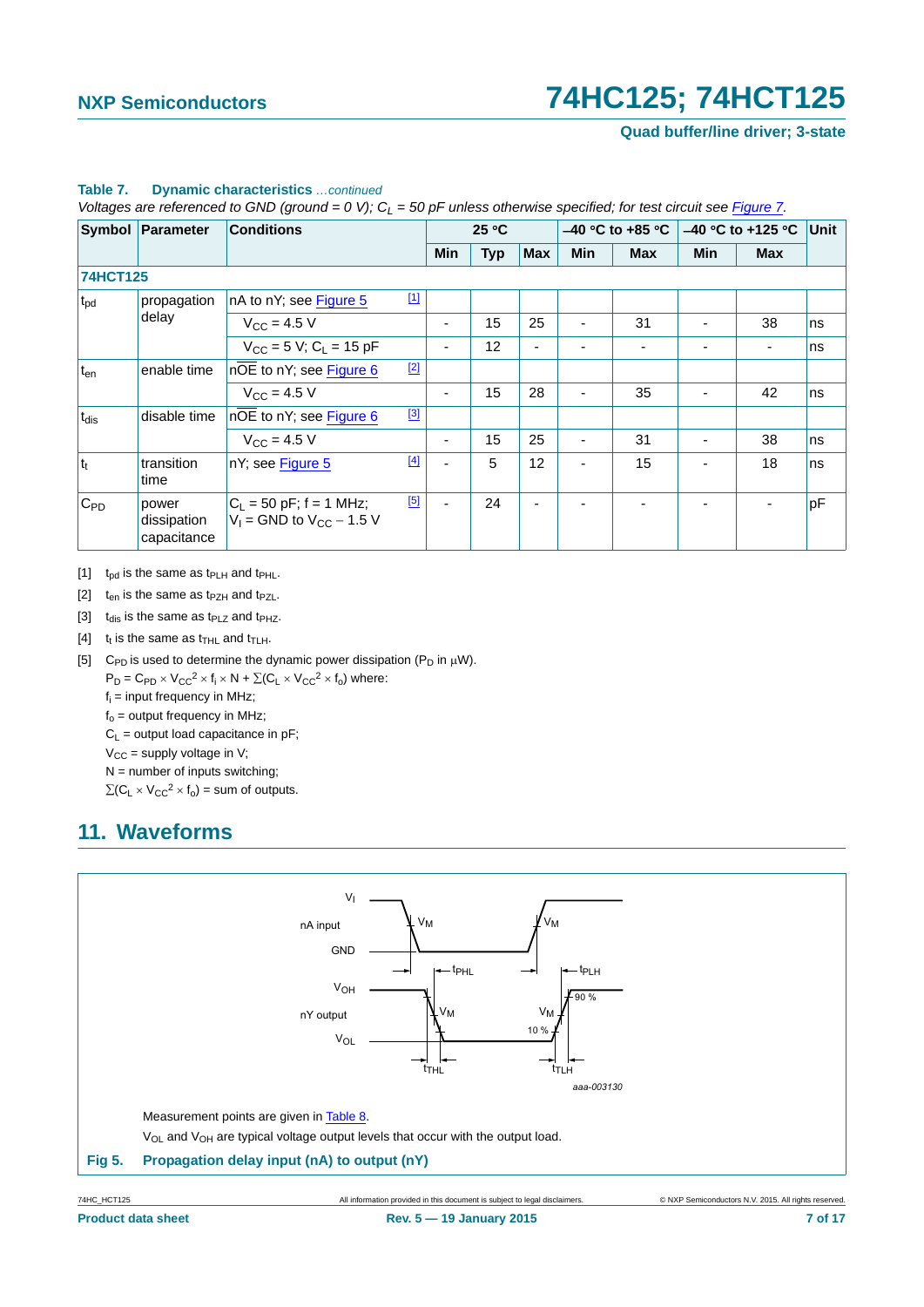**Quad buffer/line driver; 3-state**



### <span id="page-7-1"></span><span id="page-7-0"></span>**Table 8. Measurement points**

| Type     | Input       | <b>Output</b> |  |  |
|----------|-------------|---------------|--|--|
|          | $V_M$       | $V_{M}$       |  |  |
| 74HC125  | $0.5V_{CC}$ | $0.5V_{CC}$   |  |  |
| 74HCT125 | 1.3V        | 1.3V          |  |  |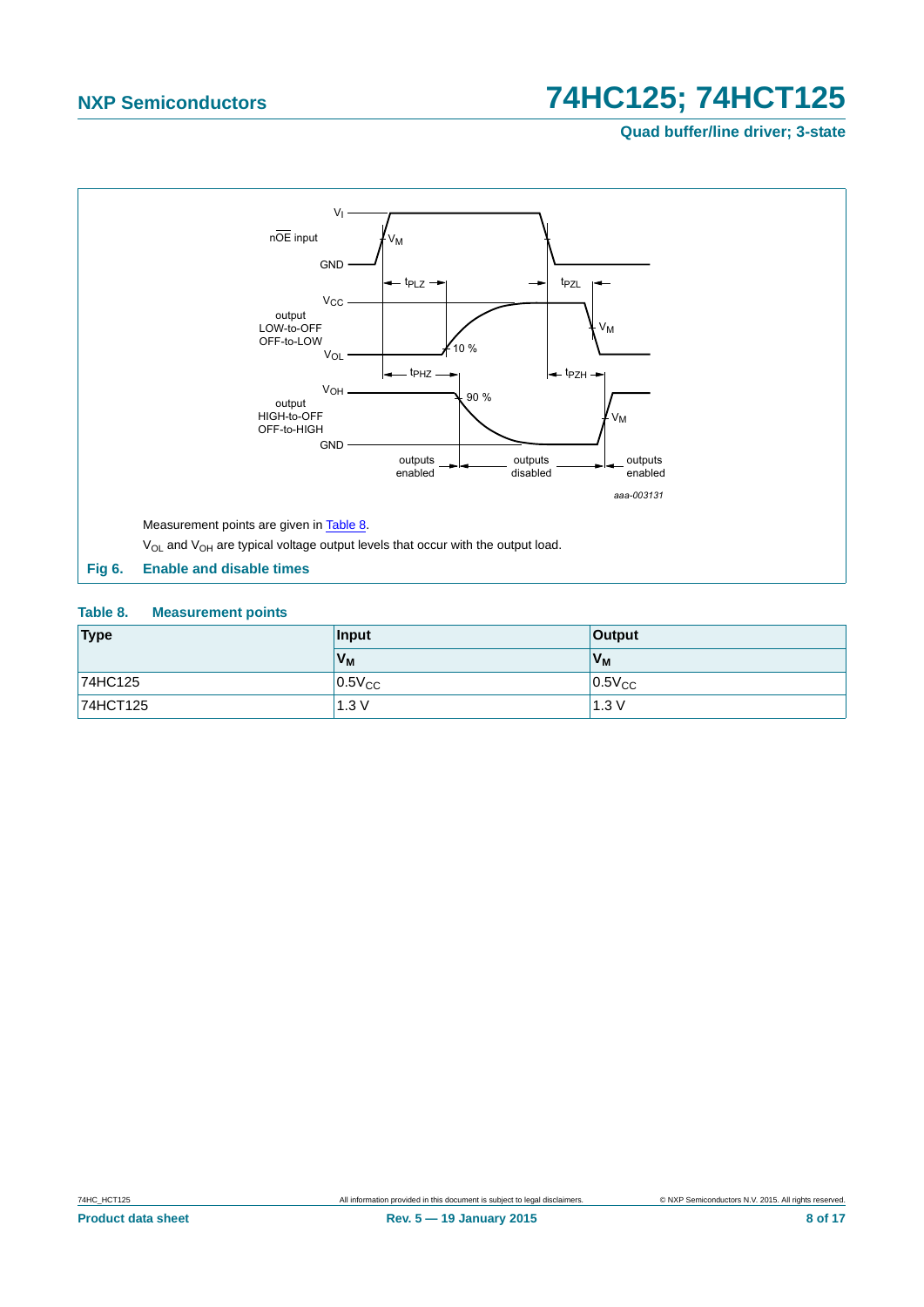### **Quad buffer/line driver; 3-state**



### <span id="page-8-1"></span><span id="page-8-0"></span>**Table 9. Test data**

| Type     | Input        |            | Load            |              | <b>S1 position</b>                  |                                     |                       |  |
|----------|--------------|------------|-----------------|--------------|-------------------------------------|-------------------------------------|-----------------------|--|
|          |              | $t_r, t_f$ | 'C <sub>L</sub> | $R_L$        | t <sub>PHL</sub> , t <sub>PLH</sub> | t <sub>PZH</sub> , t <sub>PHZ</sub> | $t_{PZL}$ , $t_{PLZ}$ |  |
| 74HC125  | $V_{\rm CC}$ | 6 ns       | 15 pF, 50 pF    | 1 k $\Omega$ | open                                | <b>GND</b>                          | $V_{\rm CC}$          |  |
| 74HCT125 | 3V           | 6 ns       | 15 pF, 50 pF    | $k\Omega$    | open                                | <b>GND</b>                          | 'V <sub>CC</sub>      |  |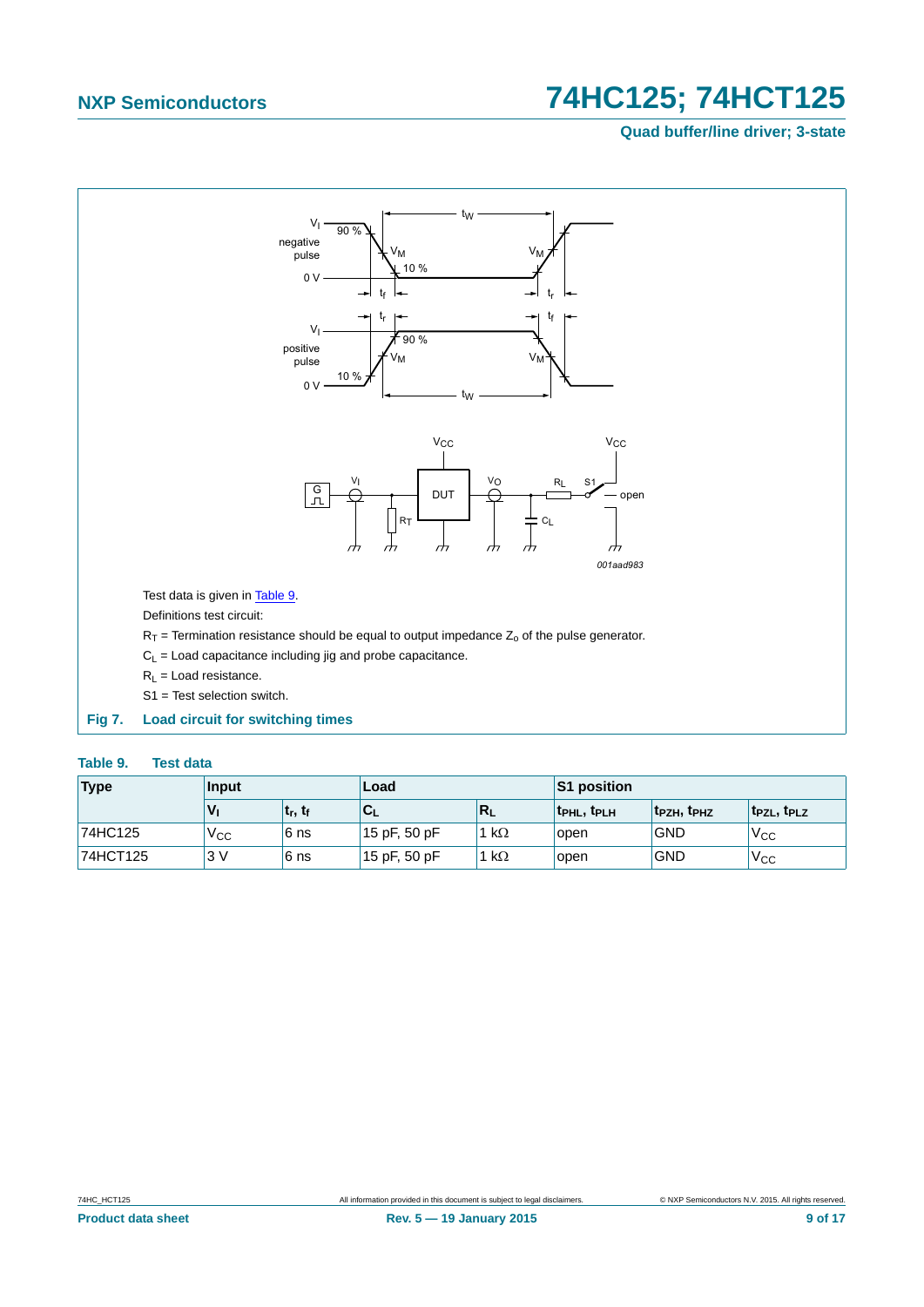**Quad buffer/line driver; 3-state**

## <span id="page-9-0"></span>**12. Package outline**



### **Fig 8. Package outline SOT27-1 (DIP14)**

74HC\_HCT125 All information provided in this document is subject to legal disclaimers. © NXP Semiconductors N.V. 2015. All rights reserved.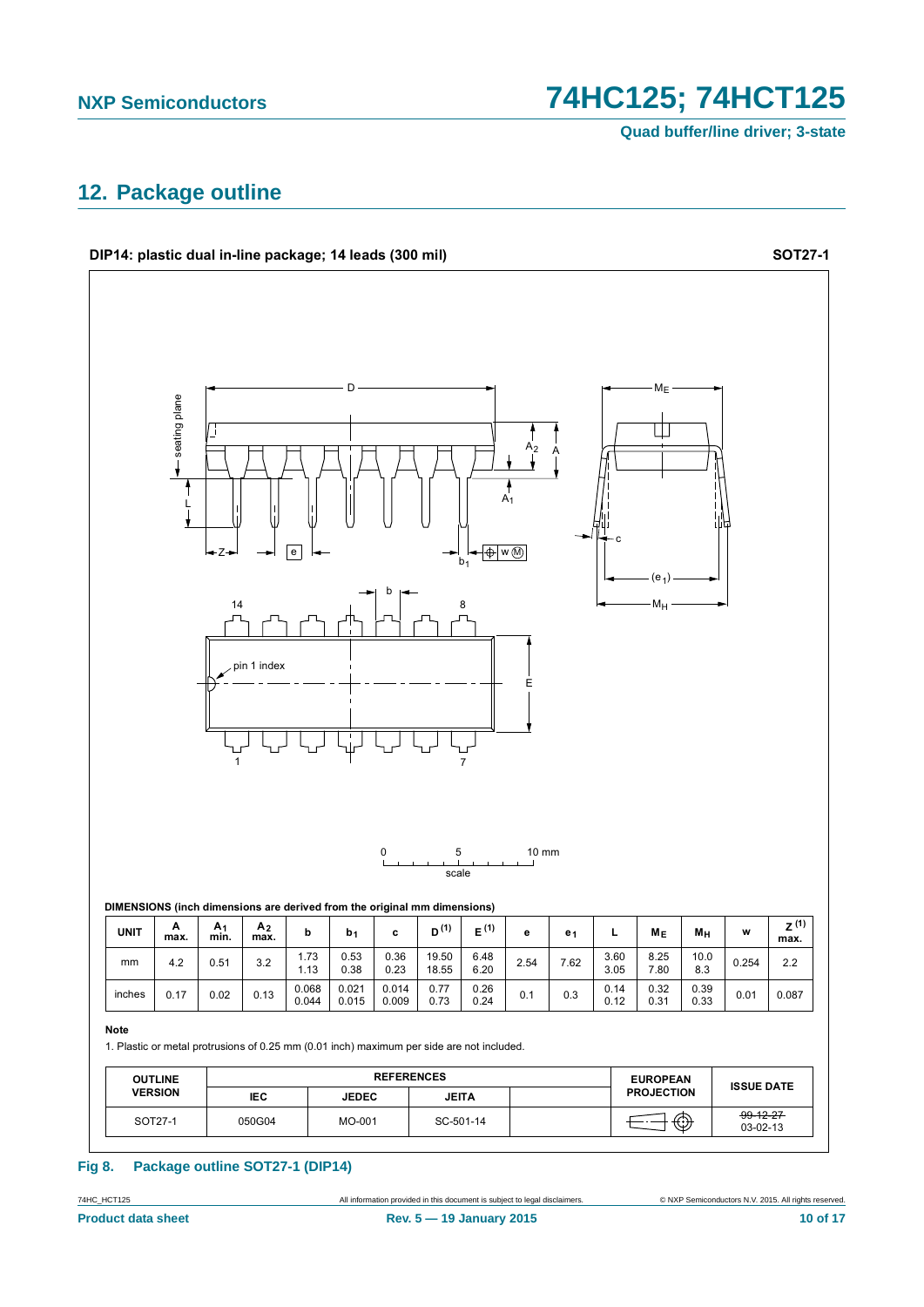# 74HC125; 74HCT125

**Quad buffer/line driver; 3-state** 



**Fig 9.** Package outline SOT108-1 (SO14)

All information provided in this document is subject to legal disclaimers.

74HC\_HCT125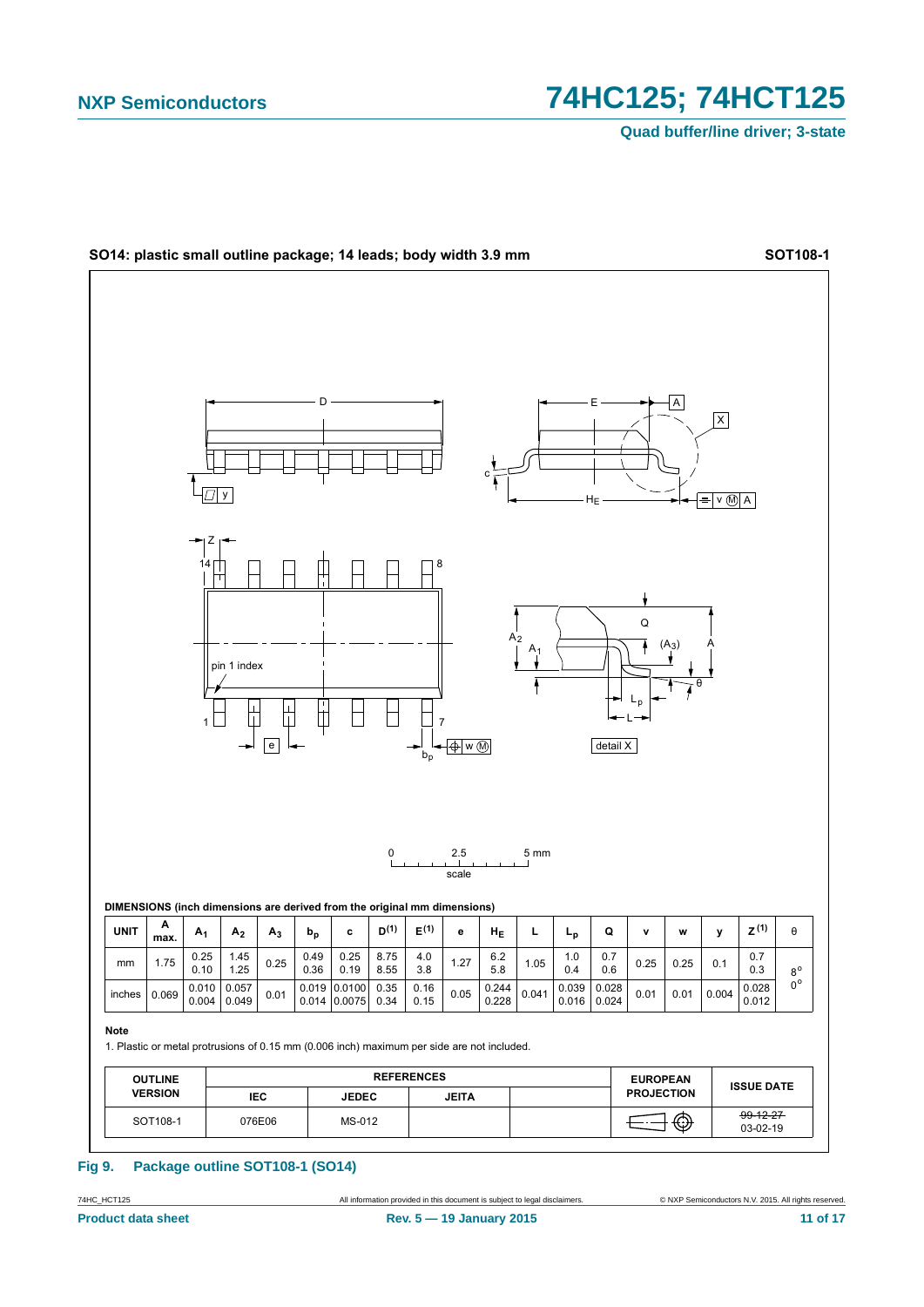Quad buffer/line driver; 3-state



Fig 10. Package outline SOT337-1 (SSOP14)

74HC\_HCT125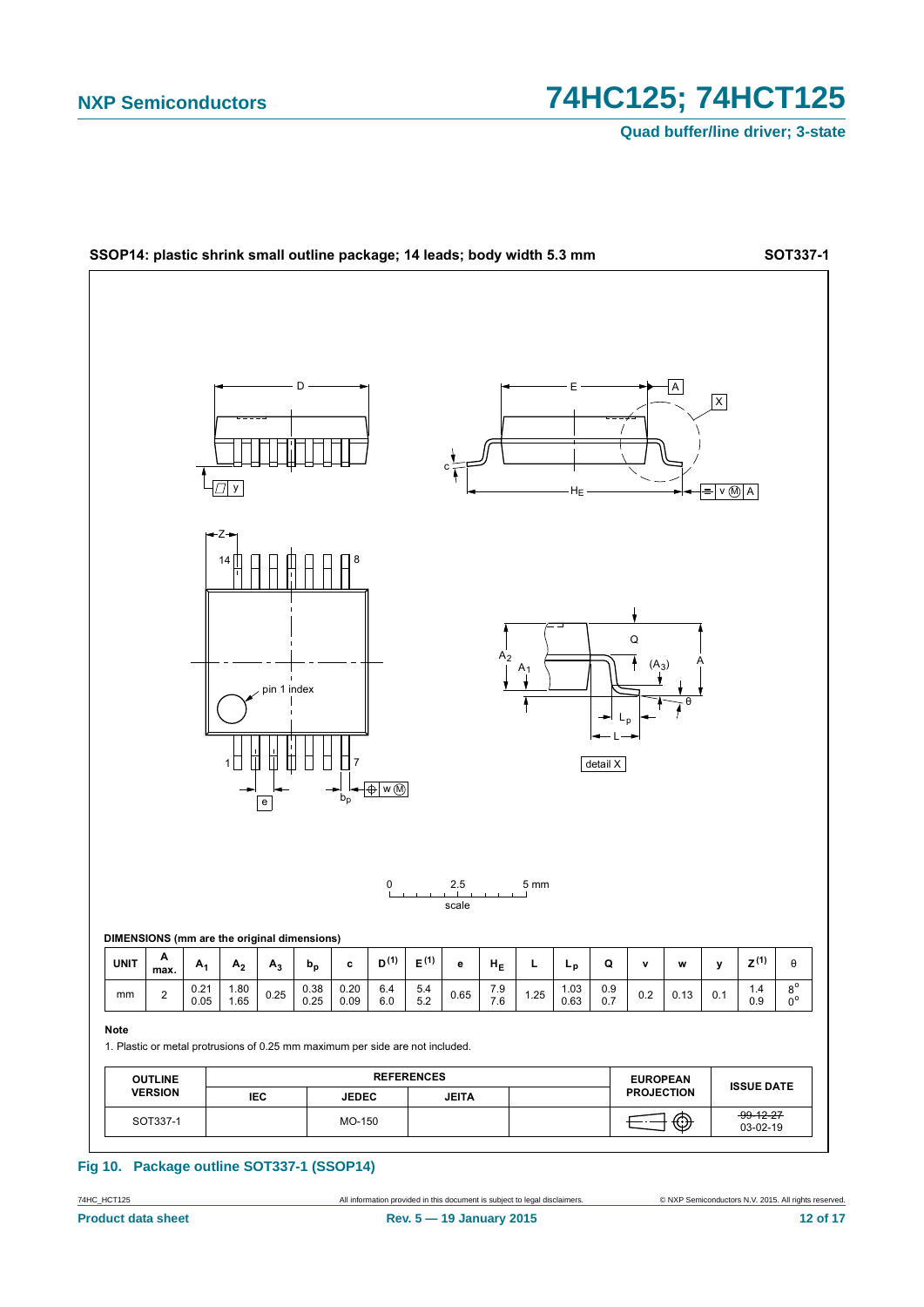# 74HC125; 74HCT125

**Quad buffer/line driver; 3-state** 



Fig 11. Package outline SOT402-1 (TSSOP14)

74HC\_HCT125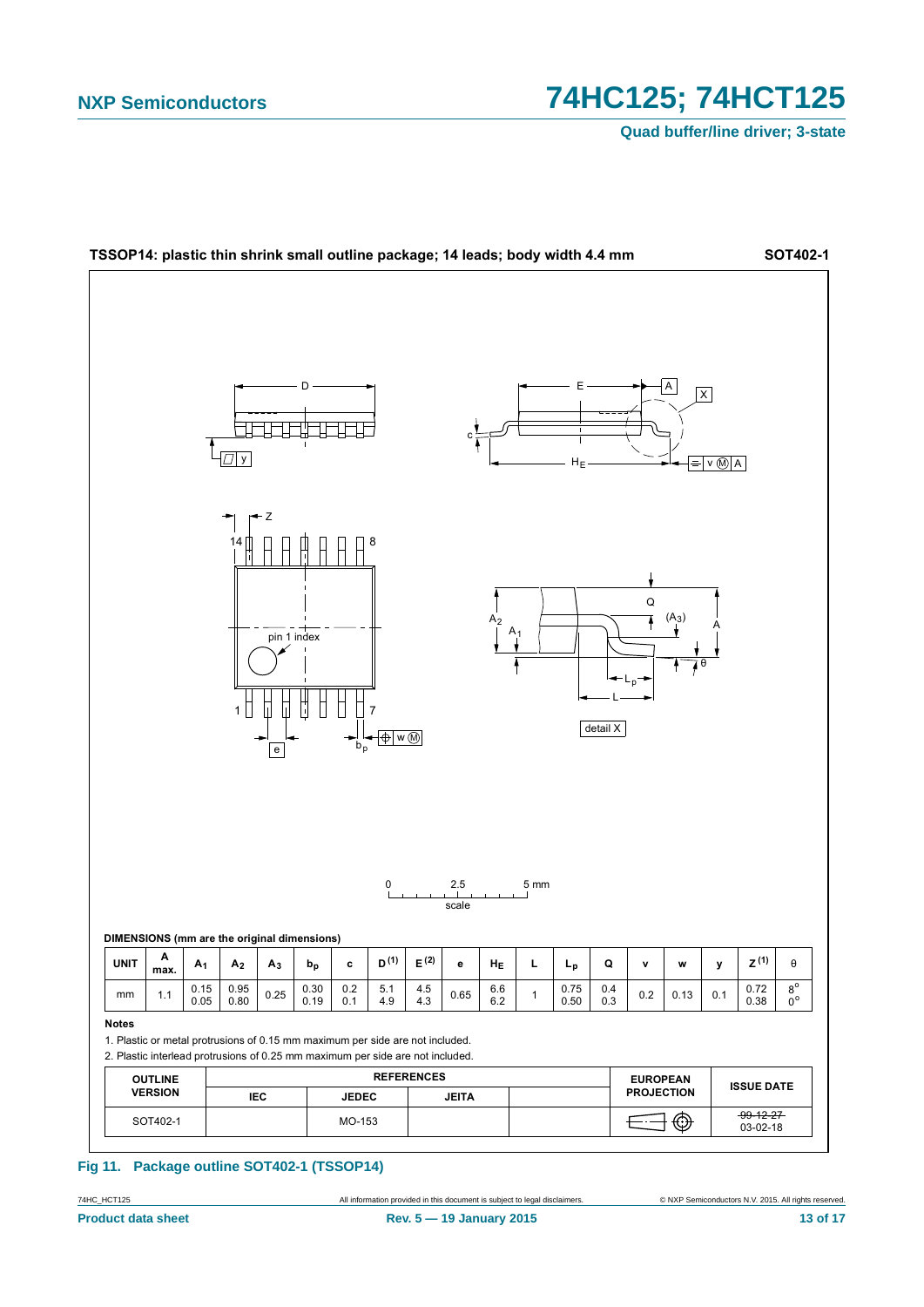**Quad buffer/line driver; 3-state**

# <span id="page-13-0"></span>**13. Abbreviations**

| <b>Table 10. Abbreviations</b> |                                                |  |  |  |  |  |  |
|--------------------------------|------------------------------------------------|--|--|--|--|--|--|
| Acronym                        | <b>Description</b>                             |  |  |  |  |  |  |
| <b>CMOS</b>                    | Complementary Metal Oxide Semiconductor        |  |  |  |  |  |  |
| LSTTL                          | Low-power Schottky Transistor-Transistor Logic |  |  |  |  |  |  |
| <b>ESD</b>                     | ElectroStatic Discharge                        |  |  |  |  |  |  |
| <b>HBM</b>                     | Human Body Model                               |  |  |  |  |  |  |
| <b>MM</b>                      | Machine Model                                  |  |  |  |  |  |  |
| <b>CDM</b>                     | Charge-Device Model                            |  |  |  |  |  |  |
| <b>TTL</b>                     | Transistor-Transistor Logic                    |  |  |  |  |  |  |

# <span id="page-13-1"></span>**14. Revision history**

### **Table 11. Revision history**

| Document ID         | Release date                                                                                                                | Data sheet status  | <b>Change notice</b> | <b>Supersedes</b>   |
|---------------------|-----------------------------------------------------------------------------------------------------------------------------|--------------------|----------------------|---------------------|
| 74HC HCT125 v.5     | 20150119                                                                                                                    | Product data sheet |                      | 74HC HCT125 v.4     |
| Modifications:      | Table 7: Power dissipation capacitance condition for 74HCT125 is corrected.                                                 |                    |                      |                     |
| 74HC HCT125 v.4     | 20130110                                                                                                                    | Product data sheet |                      | 74HC HCT125 v.3     |
| Modifications:      | New general description.                                                                                                    |                    |                      |                     |
| 74HC HCT125 v.3     | 20120827                                                                                                                    | Product data sheet |                      | 74HC_HCT125_CNV v.2 |
| Modifications:      | The format of this data sheet has been redesigned to comply with the new identity<br>٠<br>guidelines of NXP Semiconductors. |                    |                      |                     |
|                     | Legal texts have been adapted to the new company name where appropriate.                                                    |                    |                      |                     |
| 74HC_HCT125_CNV v.2 | 19970827                                                                                                                    | Product data sheet |                      |                     |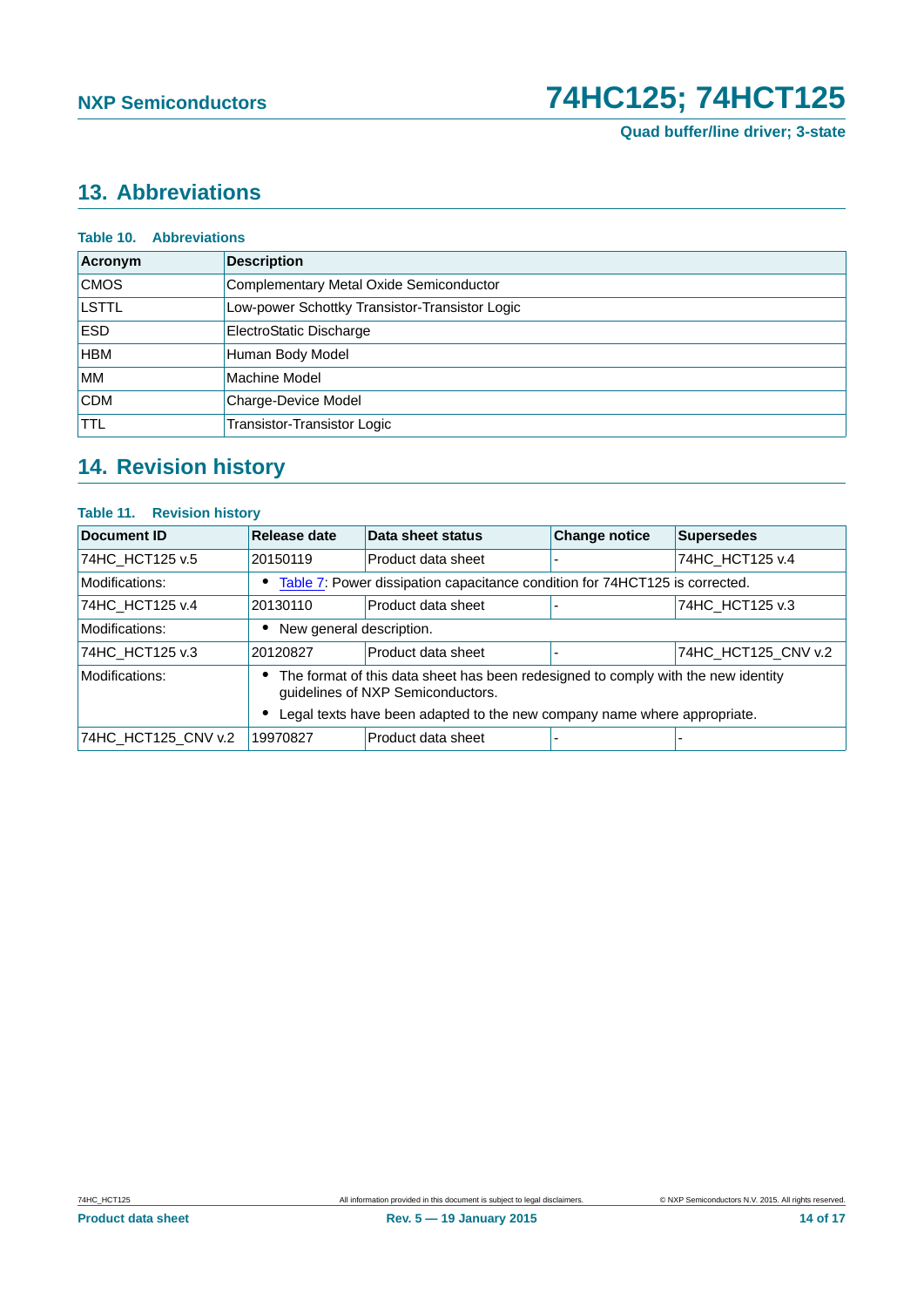## <span id="page-14-3"></span>**15. Legal information**

### <span id="page-14-4"></span>**15.1 Data sheet status**

| Document status[1][2]          | <b>Product status</b> <sup>[3]</sup> | <b>Definition</b>                                                                     |
|--------------------------------|--------------------------------------|---------------------------------------------------------------------------------------|
| Objective [short] data sheet   | Development                          | This document contains data from the objective specification for product development. |
| Preliminary [short] data sheet | Qualification                        | This document contains data from the preliminary specification.                       |
| Product [short] data sheet     | Production                           | This document contains the product specification.                                     |

<span id="page-14-0"></span>[1] Please consult the most recently issued document before initiating or completing a design.

<span id="page-14-1"></span>[2] The term 'short data sheet' is explained in section "Definitions".

<span id="page-14-2"></span>[3] The product status of device(s) described in this document may have changed since this document was published and may differ in case of multiple devices. The latest product status<br>information is available on the Intern

### <span id="page-14-5"></span>**15.2 Definitions**

**Draft —** The document is a draft version only. The content is still under internal review and subject to formal approval, which may result in modifications or additions. NXP Semiconductors does not give any representations or warranties as to the accuracy or completeness of information included herein and shall have no liability for the consequences of use of such information.

**Short data sheet —** A short data sheet is an extract from a full data sheet with the same product type number(s) and title. A short data sheet is intended for quick reference only and should not be relied upon to contain detailed and full information. For detailed and full information see the relevant full data sheet, which is available on request via the local NXP Semiconductors sales office. In case of any inconsistency or conflict with the short data sheet, the full data sheet shall prevail.

**Product specification —** The information and data provided in a Product data sheet shall define the specification of the product as agreed between NXP Semiconductors and its customer, unless NXP Semiconductors and customer have explicitly agreed otherwise in writing. In no event however, shall an agreement be valid in which the NXP Semiconductors product is deemed to offer functions and qualities beyond those described in the Product data sheet.

### <span id="page-14-6"></span>**15.3 Disclaimers**

**Limited warranty and liability —** Information in this document is believed to be accurate and reliable. However, NXP Semiconductors does not give any representations or warranties, expressed or implied, as to the accuracy or completeness of such information and shall have no liability for the consequences of use of such information. NXP Semiconductors takes no responsibility for the content in this document if provided by an information source outside of NXP Semiconductors.

In no event shall NXP Semiconductors be liable for any indirect, incidental, punitive, special or consequential damages (including - without limitation - lost profits, lost savings, business interruption, costs related to the removal or replacement of any products or rework charges) whether or not such damages are based on tort (including negligence), warranty, breach of contract or any other legal theory.

Notwithstanding any damages that customer might incur for any reason whatsoever, NXP Semiconductors' aggregate and cumulative liability towards customer for the products described herein shall be limited in accordance with the *Terms and conditions of commercial sale* of NXP Semiconductors.

**Right to make changes —** NXP Semiconductors reserves the right to make changes to information published in this document, including without limitation specifications and product descriptions, at any time and without notice. This document supersedes and replaces all information supplied prior to the publication hereof.

**Suitability for use —** NXP Semiconductors products are not designed, authorized or warranted to be suitable for use in life support, life-critical or safety-critical systems or equipment, nor in applications where failure or malfunction of an NXP Semiconductors product can reasonably be expected to result in personal injury, death or severe property or environmental damage. NXP Semiconductors and its suppliers accept no liability for inclusion and/or use of NXP Semiconductors products in such equipment or applications and therefore such inclusion and/or use is at the customer's own risk.

**Applications —** Applications that are described herein for any of these products are for illustrative purposes only. NXP Semiconductors makes no representation or warranty that such applications will be suitable for the specified use without further testing or modification.

Customers are responsible for the design and operation of their applications and products using NXP Semiconductors products, and NXP Semiconductors accepts no liability for any assistance with applications or customer product design. It is customer's sole responsibility to determine whether the NXP Semiconductors product is suitable and fit for the customer's applications and products planned, as well as for the planned application and use of customer's third party customer(s). Customers should provide appropriate design and operating safeguards to minimize the risks associated with their applications and products.

NXP Semiconductors does not accept any liability related to any default, damage, costs or problem which is based on any weakness or default in the customer's applications or products, or the application or use by customer's third party customer(s). Customer is responsible for doing all necessary testing for the customer's applications and products using NXP Semiconductors products in order to avoid a default of the applications and the products or of the application or use by customer's third party customer(s). NXP does not accept any liability in this respect.

**Limiting values —** Stress above one or more limiting values (as defined in the Absolute Maximum Ratings System of IEC 60134) will cause permanent damage to the device. Limiting values are stress ratings only and (proper) operation of the device at these or any other conditions above those given in the Recommended operating conditions section (if present) or the Characteristics sections of this document is not warranted. Constant or repeated exposure to limiting values will permanently and irreversibly affect the quality and reliability of the device.

**Terms and conditions of commercial sale —** NXP Semiconductors products are sold subject to the general terms and conditions of commercial sale, as published at<http://www.nxp.com/profile/terms>, unless otherwise agreed in a valid written individual agreement. In case an individual agreement is concluded only the terms and conditions of the respective agreement shall apply. NXP Semiconductors hereby expressly objects to applying the customer's general terms and conditions with regard to the purchase of NXP Semiconductors products by customer.

**No offer to sell or license —** Nothing in this document may be interpreted or construed as an offer to sell products that is open for acceptance or the grant, conveyance or implication of any license under any copyrights, patents or other industrial or intellectual property rights.

74HC\_HCT125 All information provided in this document is subject to legal disclaimers. © NXP Semiconductors N.V. 2015. All rights reserved.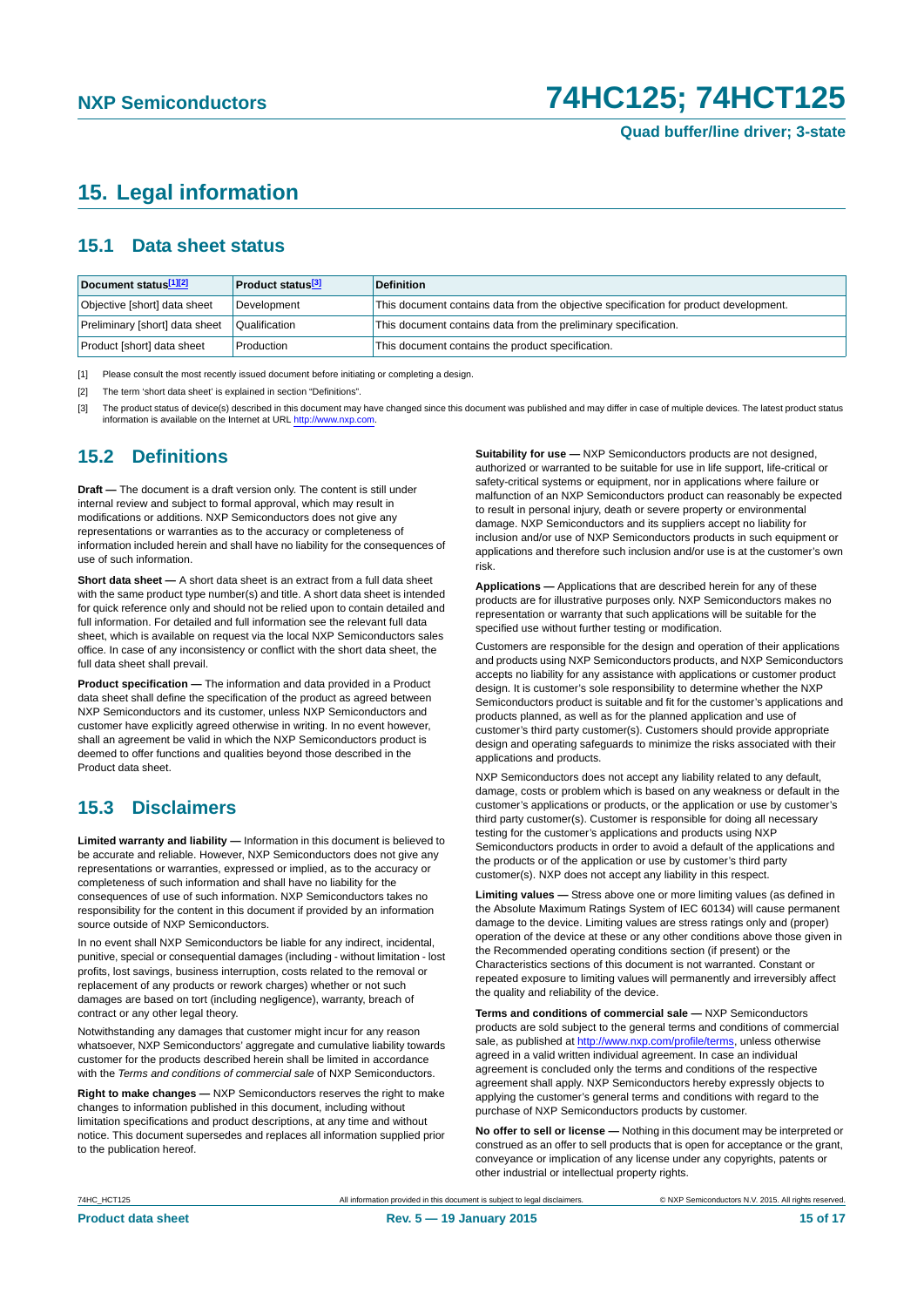### **Quad buffer/line driver; 3-state**

**Export control —** This document as well as the item(s) described herein may be subject to export control regulations. Export might require a prior authorization from competent authorities.

**Non-automotive qualified products —** Unless this data sheet expressly states that this specific NXP Semiconductors product is automotive qualified, the product is not suitable for automotive use. It is neither qualified nor tested in accordance with automotive testing or application requirements. NXP Semiconductors accepts no liability for inclusion and/or use of non-automotive qualified products in automotive equipment or applications.

In the event that customer uses the product for design-in and use in automotive applications to automotive specifications and standards, customer (a) shall use the product without NXP Semiconductors' warranty of the product for such automotive applications, use and specifications, and (b) whenever customer uses the product for automotive applications beyond

NXP Semiconductors' specifications such use shall be solely at customer's own risk, and (c) customer fully indemnifies NXP Semiconductors for any liability, damages or failed product claims resulting from customer design and use of the product for automotive applications beyond NXP Semiconductors' standard warranty and NXP Semiconductors' product specifications.

**Translations —** A non-English (translated) version of a document is for reference only. The English version shall prevail in case of any discrepancy between the translated and English versions.

### <span id="page-15-0"></span>**15.4 Trademarks**

Notice: All referenced brands, product names, service names and trademarks are the property of their respective owners.

## <span id="page-15-1"></span>**16. Contact information**

For more information, please visit: **http://www.nxp.com**

For sales office addresses, please send an email to: **salesaddresses@nxp.com**